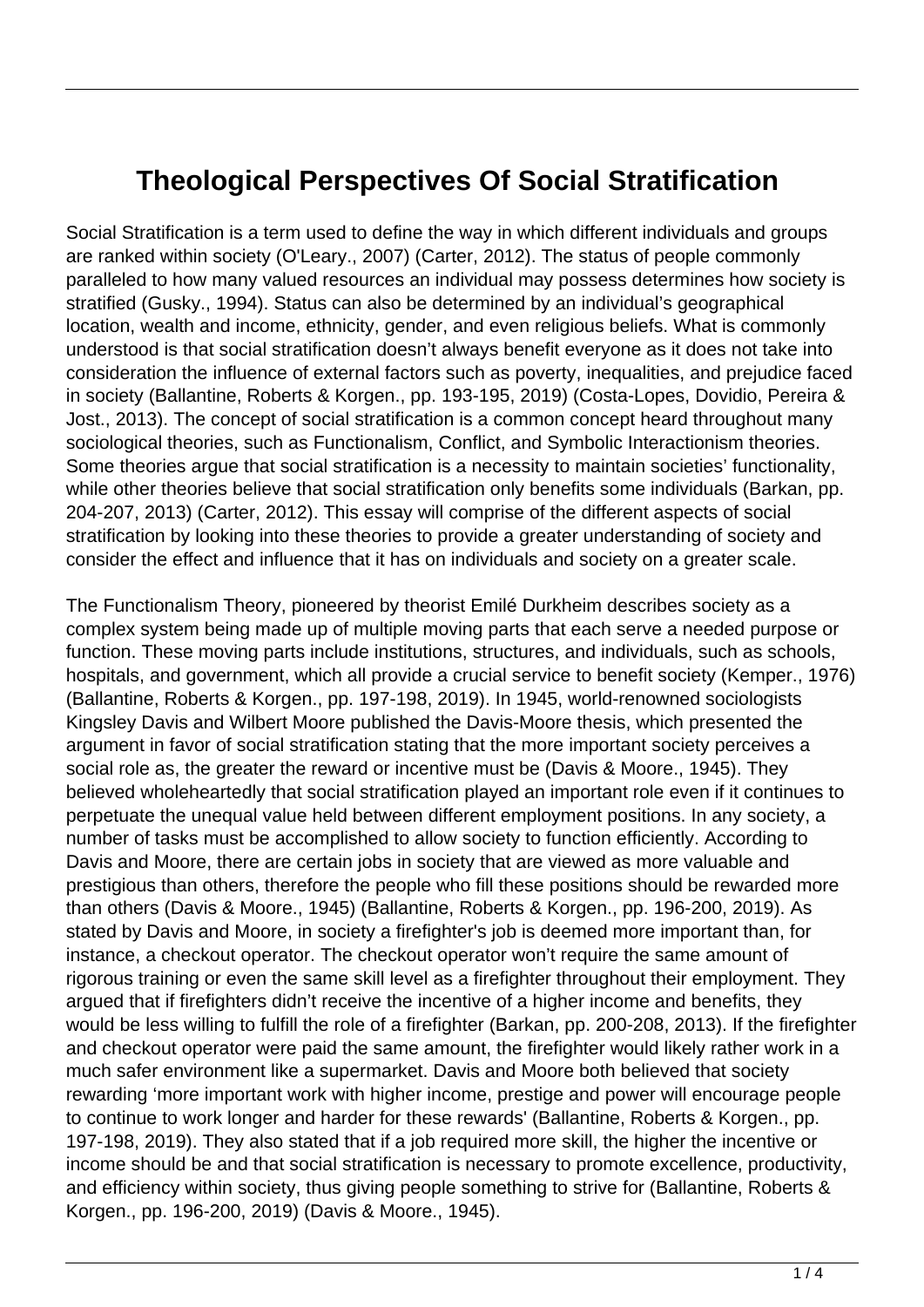Functionalists believed individuals interact within society in a way that a certain balance can be achieved. Functionalism would describe social stratification as a normal reflection of the variance between an individual and their abilities. While Davis and Moore present a valid stance, it doesn't take into account the negative influence that social stratification can have on individuals (Seiyama., 2000). Sociologist Melvin Tumin questioned that the Davis-Moore thesis doesn't explain what exactly determines a job's degree of importance, as it is clear that there is a need for even the smallest of jobs regardless of the level of skill or training required (Tumin., 1985). According to Tumin, the thesis also does not consider the inequalities in the education system or inequalities individuals face due to their race or gender (Grusky, 1994). Tumin believed that social stratification prevented potentially qualified people from attempting to fill needed roles. For example, people from low socio-economic environments, have lower chances of achieving the same success as people from high socio-economic environments, because of the relative lack of opportunity and access to resources available to them to progress further in their desired field (Costa-Lopes, Dovidio, Pereira & Jost., 2013) (Tumin.,1985). Tumin argued that Davis & Moore's thesis also fails to explain how a basketball player would be able to earn millions of dollars a year when a doctor who saves lives or a soldier fighting for a country's rights and freedom will most likely not come close to earning millions over the span of their careers (Ballantine, Roberts & Korgen., pp. 197-199, 2019). Tumin., 1985) (Forbes LLC, 2014).

Pioneered by Karl Marx, Conflict Theory describes society as in a state of continuous perpetual conflict because of the uninterrupted competition for limited resources (Ballantine, Roberts & Korgen., pp. 197-199, 2019). Theorizing that social order is maintained through domination and power, rather than consensus and conformity. In keeping with Conflict Theory, those with greater wealth and power try to hold on to it by any means possible, typically through keeping systems that benefit them in place which in turn suppresses the poor and powerless (Griffith, Strayer & Cody-Rydzewski., pp. 172-176, 2017).. Those who are on the bottom of the social stratification scale have little to no opportunity to improve their situation, as those on top hold society's economic and political power (Kemper., 1976). Max Weber later further refined Marx's theory believing that while the basic premise of conflict theory is individuals and groups of higher social ranking within society working harder to maximize their own benefits, there are multiple layers of conflict existing at any given moment in any given society. He added that there is an emotional component to his ideas about conflict, stating that the influence of social interaction in regards to conflict can generate beliefs and solidarity between individuals and groups within society, thus having a negative impact on greater society through a way of separatism (Hier., pp. 225-227, 2005). Specifically, regarding how an individual will react to society's inequalities depending on the stratified group they are associated with, as well as whether they perceive those in power to be legitimate or simply seeking personal gain (Seiyama.,2000). Both Marx and Weber argue that social stratification is entirely dysfunctional and harmful to society in the long run. Through the hierarchy of individuals, social stratification benefits the rich and powerful at the expense of the poor and creates a system of winners and losers that is maintained by those of higher ranking (Griffith, Strayer & Cody-Rydzewski., pp. 170-172, 2017). (Hier., pp. 226-229, 2005). Those on the lower end of the scale do not get a fair chance to compete, and therefore little opportunity to improve their situations. This competitive and fixed system ends up creating and further upholding stratification systems, where upper powers work for their own interests while ignoring and exploiting the poor (Griffith, Strayer & Cody-Rydzewski., pp. 170, 2017).

While both Functionalism Theory and Conflict Theory analyze society from a macro-level perspective, Symbolic Interactionism goes deeper to analyze individuals from a micro-level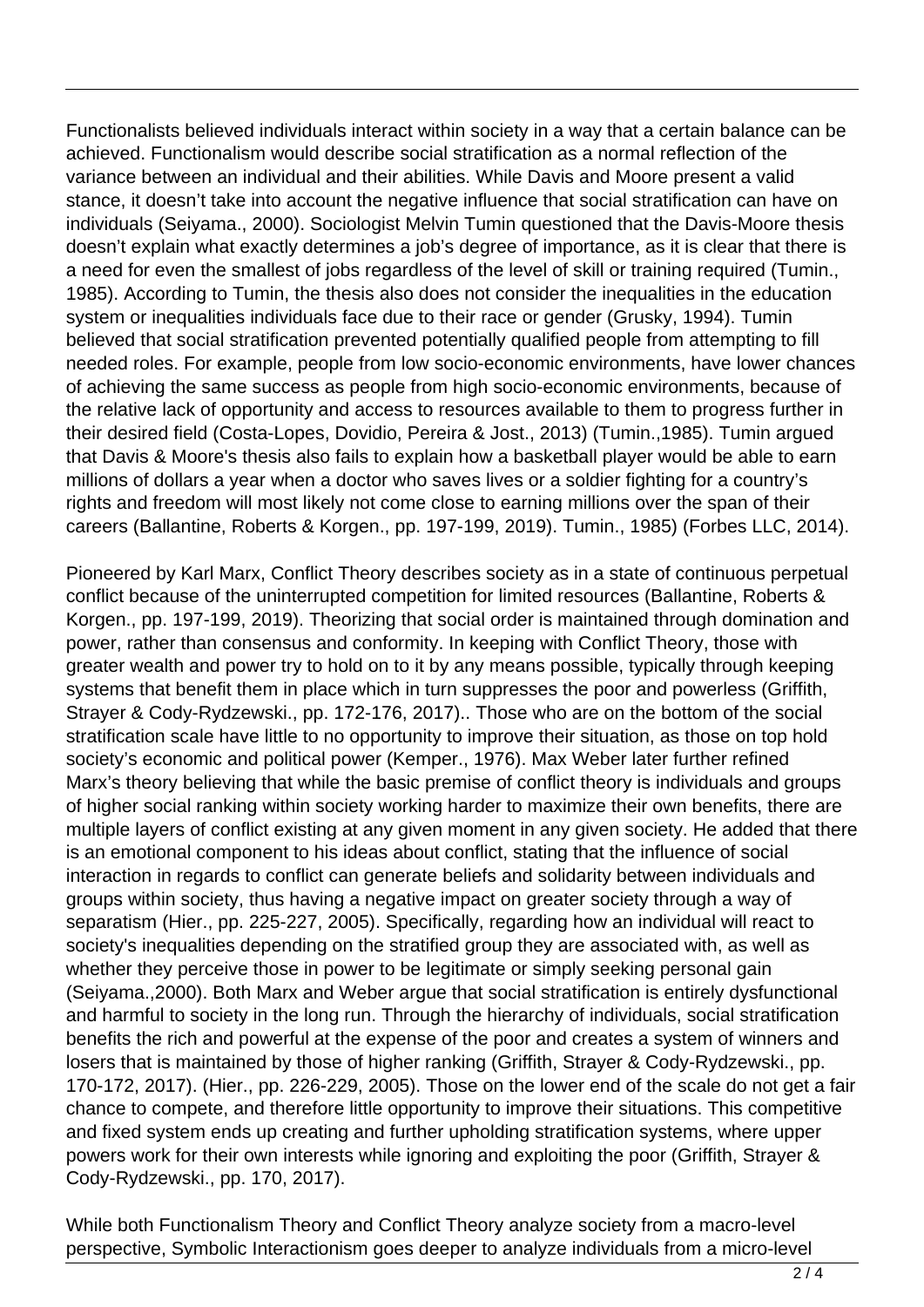perspective. The theory focuses on the interaction of individuals and how they interpret these interactions based on their own experiences (Quist-Adade., 2018). Individuals change their behaviors based on their interactions with objects, events, people, and their ideas (Ballantine, Roberts & Korgen., pp. 195-197, 2019). Symbolic Interactionism can be examined through people's social standing, and how it affects the everyday interactions and understandings of individuals in their daily lives (Carter., 2012). By examining social stratification from a microlevel perspective, the differences that social stratification makes in an individuals' lifestyle, as well as their interactions with others, can be identified. First theorized by George Herbert Mead, it was thought that individuals act according to their interpretation of the meaning of their world. In society, people tend to interact primarily with others who share the same social standing as they do (Hier., pp. 91-96, 2005) (Chan et al., 2009). This can mean people that share the same income level, the same level of education, same cultural identity, and even the same tastes in music, food, and clothing. It is because of social stratification that people tend to work, live, and continue to associate with others they share similarities with (Griffith, Strayer & Cody-Rydzewski., pp. 174, 2017).

Symbolic Interactionism can better be described as a lens we use to view reality (Giddens., 2011). This can differ from person to person. A person's social standing can be symbolically communicated through their use of material items, as people often engage in what is called conspicuous consumption, known as the purchasing and use of certain products with aims to make a symbolic statement of status over the product's function (Velblen., 2005) (Furlong & Cartmel., 2007). The premise of symbolic interaction theory is that people behave based on what they believe and what they see rather than what is objectively true. We are constantly bombarded with the idea that the materialistic items you own symbolize your ranking status within society. As time has progressed, technology has advanced, designer name brands evolved, and consumerism continues to rise without consideration of the true value and necessity of material goods (Hier., pp. 225-230, 2005) (Yam, 2016). A \$15,000 Toyota Corolla will provide the same means of transportation as easily as a \$150,000 Mercedes-Benz vehicle, but owning the luxury car presents a superior social statement far more impressive than the Corolla. While this can also be attributed to the way these items are marketed to the public, it is inevitable that the social ranking that an individual is associated with can predetermine how they are treated within society as well as allow them to afford such luxuries (Ballantine, Roberts & Korgen., pp. 193-195, 2019).

The influence of social stratification is evident throughout each of these theological perspectives. The effects of social stratification can affect an individuals' daily life in regards to the decisions they make, the career they choose, how they interact with others, and the resources they have access to. While the functionalism theory presents social stratification as a necessary and inevitable method to encourage people of higher intelligence, knowledge, and skill base to aim for 'important' occupations, Conflict theory states that social stratification is neither necessary nor inevitable but is a result of lack of opportunity, discrimination and prejudice (Davis & Moore., 1945) (Ballantine, Roberts & Korgen., pp. 197-199, 2019). Symbolic interactionism theory states that social stratification affects and influences the beliefs individuals form, their lifestyles, daily interactions, and conceptions of themselves (Hier., pp. 91-97, 2005). Unconsciously, individuals exhibit their social status through material goods by purchasing and sporting luxurious goods (Ballantine, Roberts & Korgen., pp. 193-196, 2019). Regardless of our awareness, the outcomes of social stratification are evident in today's society and while this